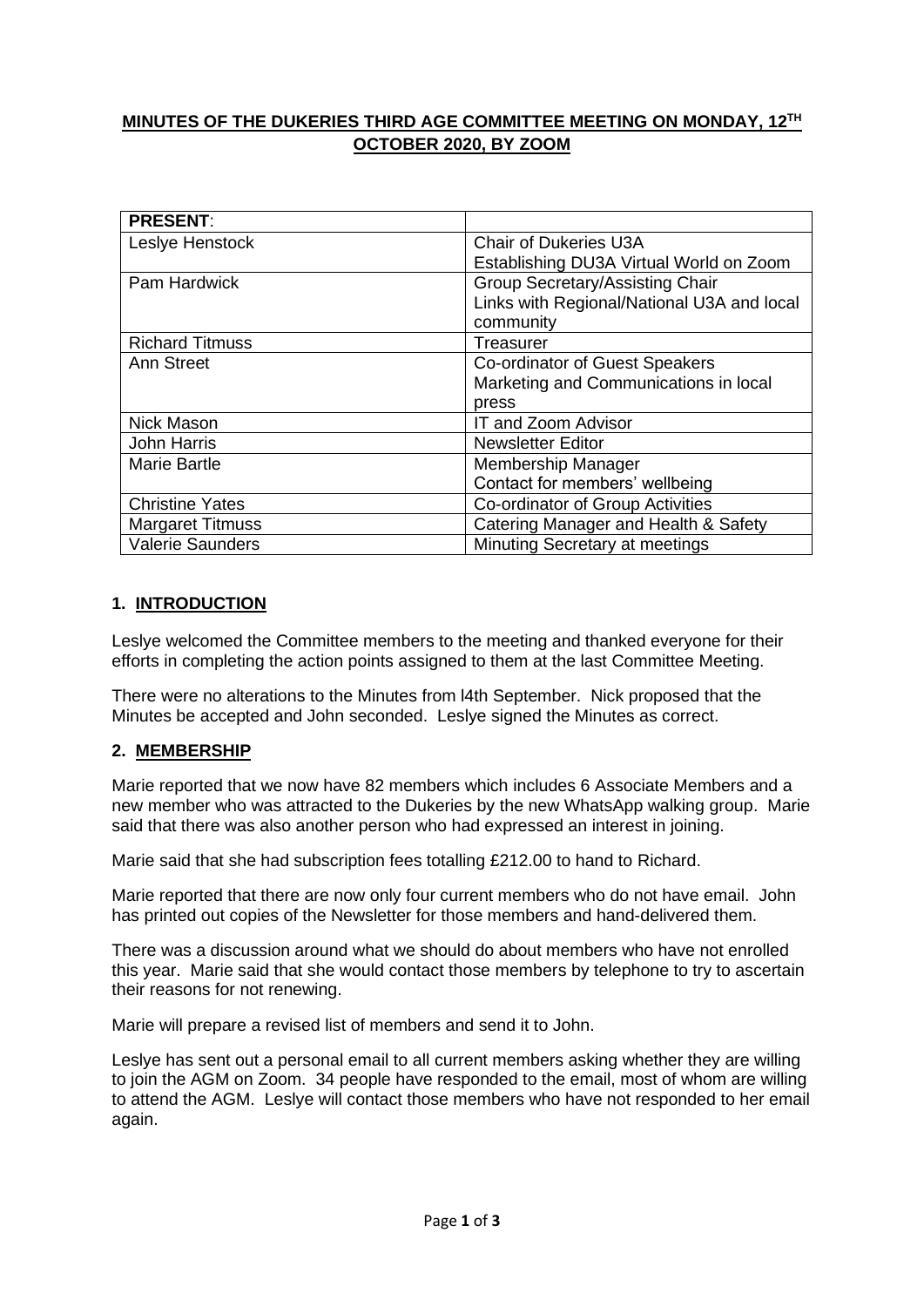# **3. AGM**

The Annual General Meeting will take place on Monday, 19<sup>th</sup> October at 2.0pm. The membership will receive an invitation to the AGM and a copy of the Agenda.

| Time   | Person          | Topic                              |
|--------|-----------------|------------------------------------|
| 2.00pm | Leslye Henstock | Welcome to meeting                 |
|        |                 | Introduce members of the committee |
| 2.05pm | Pam Hardwick    | *Sign Off last year's minutes      |

2.40pm Leslye Henstock Closing remarks

2.10pm Richard Titmuss Report on the accounts

2.20pm Leslye Henstock Short term and long term plans for

2.25pm Open Forum Time for members to ask questions

2.35pm Pam Hardwick  $*$  vote for the new committee

The Agenda for the meeting is as follows:

| DU3A Committee Members (from 10 August 2020) and standing for election are: |  |  |  |  |  |
|-----------------------------------------------------------------------------|--|--|--|--|--|
|                                                                             |  |  |  |  |  |
|                                                                             |  |  |  |  |  |

Date of next AGM May 2022

| Leslye Henstock                     | <b>Chair of Dukeries U3A</b>                          |
|-------------------------------------|-------------------------------------------------------|
|                                     | Establishing DU3A Virtual World on Zoom               |
| Pam Hardwick                        | <b>Group Secretary/Assisting Chair</b>                |
|                                     | Links with Regional/ National U3A and local community |
| <b>Richard Titmuss*</b>             | Treasurer                                             |
|                                     |                                                       |
| Marie Bartle                        | Membership Manager                                    |
|                                     | Contact for members' wellbeing                        |
| Christine Yates*                    | Co-ordinator of Activity Groups                       |
|                                     |                                                       |
| <b>John Harris</b>                  | <b>Newsletter Editor</b>                              |
|                                     |                                                       |
| <b>Val Saunders</b>                 | Minuting Secretary at meetings                        |
|                                     |                                                       |
| Ann Street                          | Co-ordinator of Guest Speakers                        |
|                                     | Marketing and communications in local press           |
| Margaret Titmuss*                   | Refreshments/Health and Safety                        |
|                                     |                                                       |
| Nick Mason                          | IT and Zoom Advisor                                   |
| $\cdots$ $\cdots$ $\cdots$ $\cdots$ |                                                       |

We will ask for someone to propose

and someone to second this

Time for questions

Dukeries U3A

\*until 31 March 2021

Minutes of the meeting will be taken by Val Saunders, with Ann Street also taking minutes as a backup. Margaret Titmuss will identify members who vote.